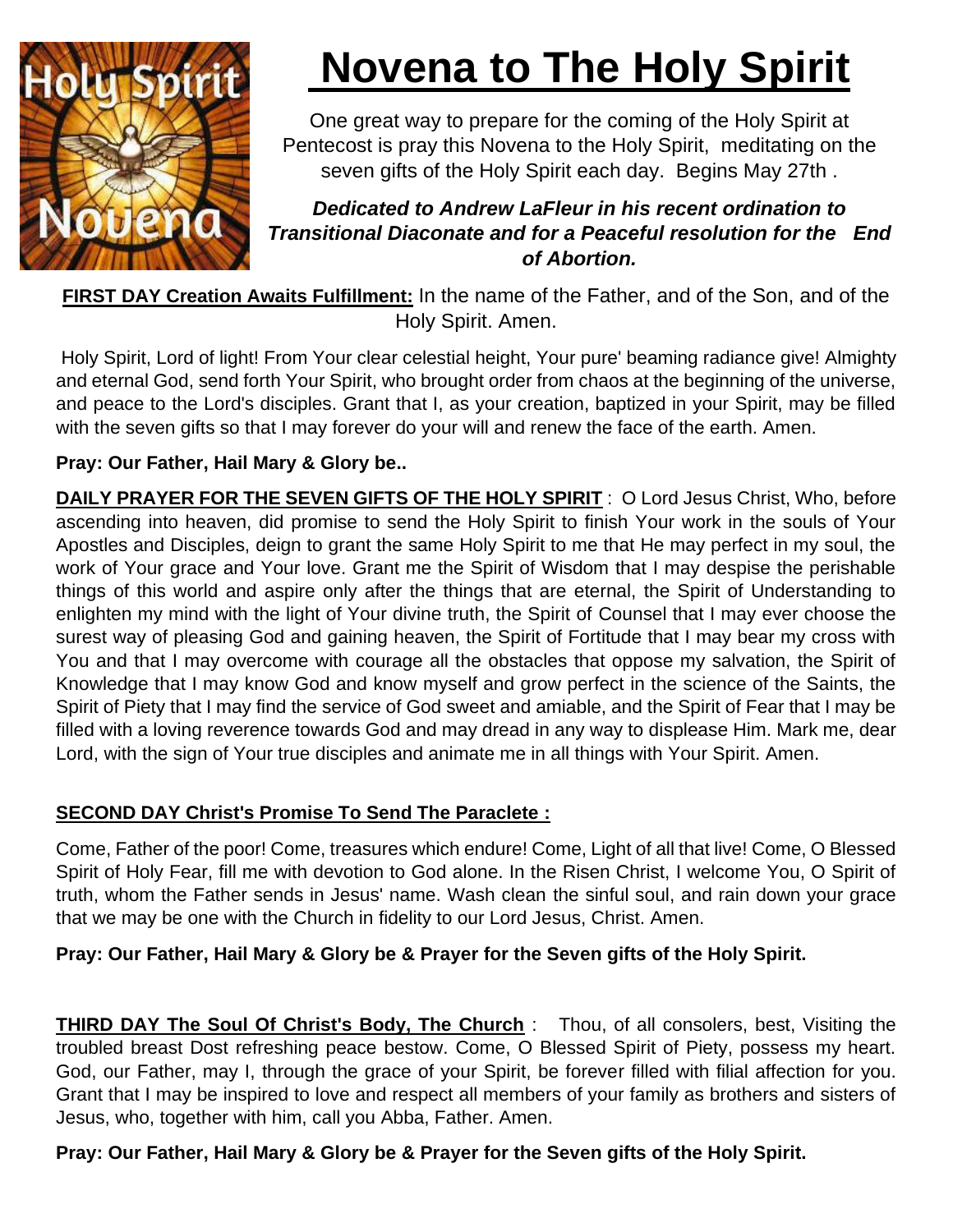**FOURTH DAY The Dignity Of The Christian** : Thou, in toil art comfort sweet; Pleasant coolness in the heat; Solace in the midst of woe. Come, O Blessed Spirit of Fortitude, uphold my soul in time of trouble and adversity. O, Divine Trinity, grant that we may be strengthened to see in ourselves and each other the dignity that is ours as temples of Your Holy Spirit, to be loved by one another as each of us is loved by Jesus. We ask this through Christ, our Lord. Amen.

**Pray: Our Father, Hail Mary & Glory be & Prayer for the Seven gifts of the Holy Spirit.**

**DAILY PRAYER FOR THE SEVEN GIFTS OF THE HOLY SPIRIT** : O Lord Jesus Christ, Who, before ascending into heaven, did promise to send the Holy Spirit to finish Your work in the souls of Your Apostles and Disciples, deign to grant the same Holy Spirit to me that He may perfect in my soul, the work of Your grace and Your love. Grant me the Spirit of Wisdom that I may despise the perishable things of this world and aspire only after the things that are eternal, the Spirit of Understanding to enlighten my mind with the light of Your divine truth, the Spirit of Counsel that I may ever choose the surest way of pleasing God and gaining heaven, the Spirit of Fortitude that I may bear my cross with You and that I may overcome with courage all the obstacles that oppose my salvation, the Spirit of Knowledge that I may know God and know myself and grow perfect in the science of the Saints, the Spirit of Piety that I may find the service of God sweet and amiable, and the Spirit of Fear that I may be filled with a loving reverence towards God and may dread in any way to displease Him. Mark me, dear Lord, with the sign of Your true disciples and animate me in all things with Your Spirit. Amen.

**FIFTH DAY Gifted To Serve And Build Others Up** : Light immortal! Light Divine! Visit Thou these hearts of Thine, And our inmost being fill! Come, 0 Blessed Spirit of Knowledge, and grant that I may perceive the will of the Father. Father, through Your Spirit, You invite us to participate in the fullness of Creation. Help me to see that all gifts are from You and intended for your Glory. For there are many different gifts, but always the same Spirit, many ways of serving, but 'always the same Lord. Amen

**Pray: Our Father, Hail Mary & Glory be & Prayer for the Seven gifts of the Holy Spirit.**

**SIXTH DAY Human Weakness And Sinfulness** : If Thou take Thy grace away, Nothing pure in man will stay, All his good is turn'd to ill. Come, 0 Blessed Spirit of Understanding, enlighten our minds so that we may appreciate and see more fully what we know by faith. Come to us in our weakness and give voice to our petitions, for "the prayers that the Spirit makes for God's holy people are always in accordance with the mind of God."

#### **Pray: Our Father, Hail Mary & Glory be & Prayer for the Seven gifts of the Holy Spirit.**

**SEVENTH DAY Growth In The Freedom That Love Gives** : Heal our wounds - our strength renew; On our dryness, pour thy dew; Wash the stains of guilt away! Come, 0 Blessed Spirit of Counsel. Make my thoughts holy, my love pure, and my works pleasing to God. Father, guided by Your Spirit, may I strive to make loving choices and respect all life. May we be aware of our dignity as Your sons and daughters, redeemed with the Blood of Your beloved Son, Jesus Christ, Our Lord. Amen.

**Pray: Our Father, Hail Mary & Glory be & Prayer for the Seven gifts of the Holy Spirit.**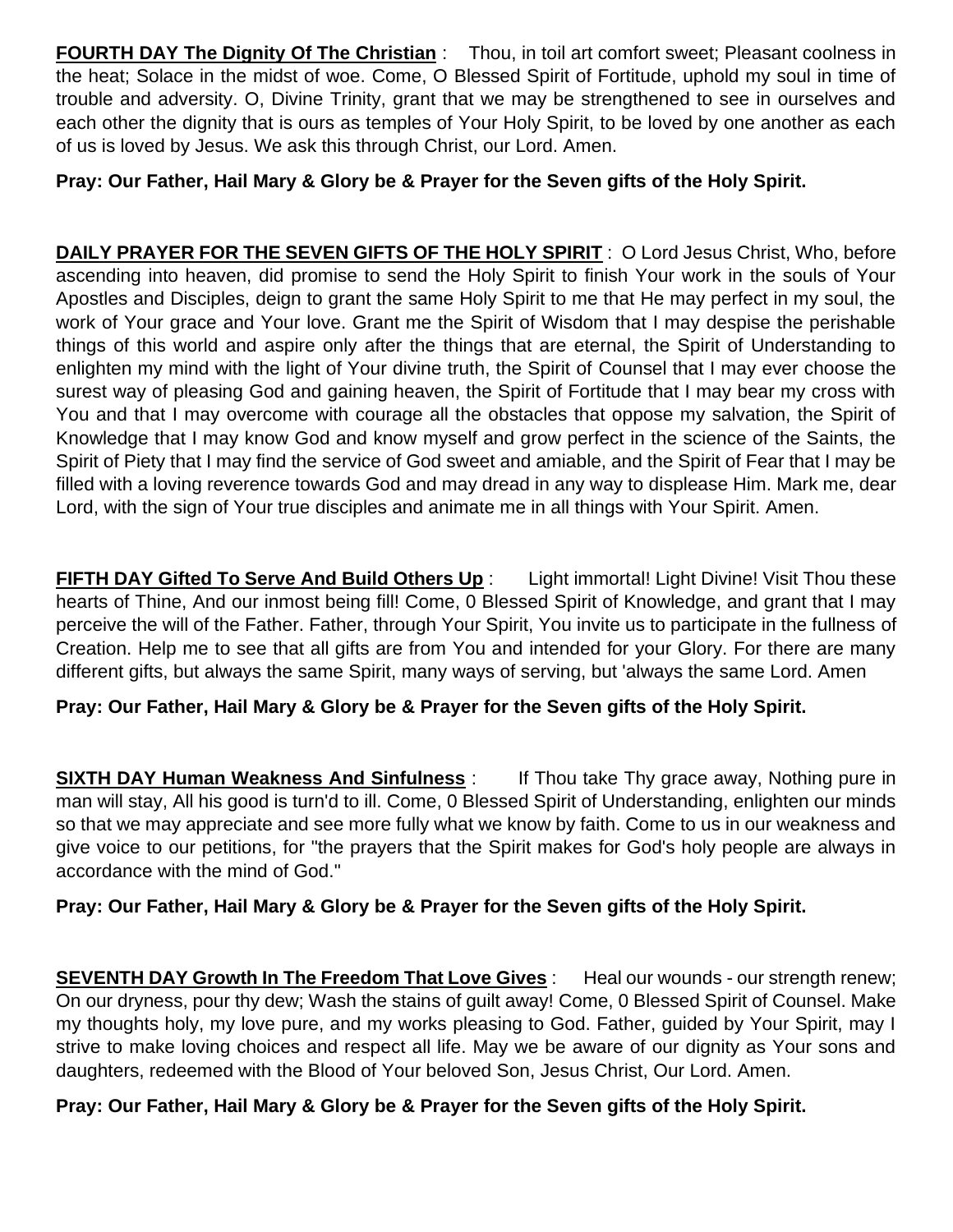

## **Novena al Espíritu Santo**

Una gran manera de prepararse para la venida del Espíritu Santo en Pentecostés es rezar esta Novena al Espíritu Santo, meditando en los siete dones del Espíritu Santo cada día. Comienza el 27 de mayo.

## *Dedicado a Andrew LaFleur en su reciente ordenación al diaconado y por una resolución pacífica para el fin del aborto.*

**PRIMER DÍA :** *En el nombre del Padre, y del Hijo, y del Espíritu Santo. Amén.* ¡Espíritu Santo! ¡Señor de Luz! ¡Danos, desde tu clara altura celestial, tu puro radiante esplendor! Omnipotente y eterno Dios, que has condescendido para regenerarnos con el agua y el Espíritu Santo, y nos has dado el perdón de todos los pecados, permite enviar del cielo sobre nosotros los siete dones de tu Espíritu, el Espíritu de Sabiduría y de Entendimiento, el Espíritu de Consejo y de Fortaleza, el Espíritu de Conocimiento y de Piedad, y llénanos con el Espíritu del Santo Temor. Amén.

**REZAR:** Padrenuestro y Avemaría, una vez. Gloria

**Oración Diaria por los 7 dones del Espíritu Santo**: Oh, Señor Jesucristo, que antes de ascender al cielo prometiste enviar al Espíritu Santo para completar tu obra en las almas de tus Apóstoles y discípulos, dígnate concederme el mismo Espíritu Santo para que Él perfeccione en mi alma la obra de tu gracia y de tu amor. Concédeme el Espíritu de Sabiduría para que pueda despreciar las cosas perecederas de este mundo y aspirar sólo a las cosas que son eternas, el Espíritu de Entendimiento para iluminar mi mente con la luz de tu divina verdad, el Espíritu de Consejo para que pueda siempre elegir el camino más seguro para agradar a Dios y ganar el Cielo, el Espíritu de Fortaleza para que pueda llevar mi cruz contigo y sobrellevar con coraje todos los obstáculos que se opongan a mi salvación, el Espíritu de Conocimiento para que pueda conocer a Dios y conocerme a mí mismo y crecer en la perfección de la ciencia de los santos, el Espíritu de Piedad para que pueda encontrar el servicio a Dios dulce y amable, y el Espíritu de Temor de Dios para que pueda ser lleno de reverencia amorosa hacia Dios y que tema en cualquier modo disgustarlo. Márcame, amado Señor, con la señal de tus verdaderos discípulos y anímame en todas las cosas con tu Espíritu. Amén.

**SEGUNDO DÍA:** *En el nombre del Padre, y del Hijo, y del Espíritu Santo. Amén.* ¡Ven, Padre de los pobres. Ven, tesoros que sostienes. Ven, Luz de todo lo que vive! Ven, Oh bendito Espíritu de Santo Temor, penetra en lo más íntimo de mi corazón, que te tenga, mi Señor y Dios, ante mi rostro para siempre, ayúdame a huir de todas las cosas que te puedan ofender y hazme merecedor ante los ojos puros de tu Divina Majestad en el Cielo, donde Tú vives y reinas en unidad de la siempre Bendita Trinidad, Dios en el mundo que no tiene fin. Amén. **REZAR:** Padrenuestro y Avemaría, una vez. Gloria y Oración Diaria por los 7 dones del Espíritu Santo

**TERCER DÍA :** *En el nombre del Padre, y del Hijo, y del Espíritu Santo. Amén.* Tú, de todos los consoladores el mejor, visitando el corazón turbado, da la gracia de la placentera paz. Ven, Oh Bendito Espíritu de Piedad, toma posesión de mi corazón. Enciende dentro mío tal amor por Dios que encuentre satisfacción sólo en su servicio, y por amor a Él me someta amorosamente a toda legítima autoridad. Amén.

**REZAR:** Padrenuestro y Avemaría, una vez. Gloria y Oración Diaria por los 7 dones del Espíritu